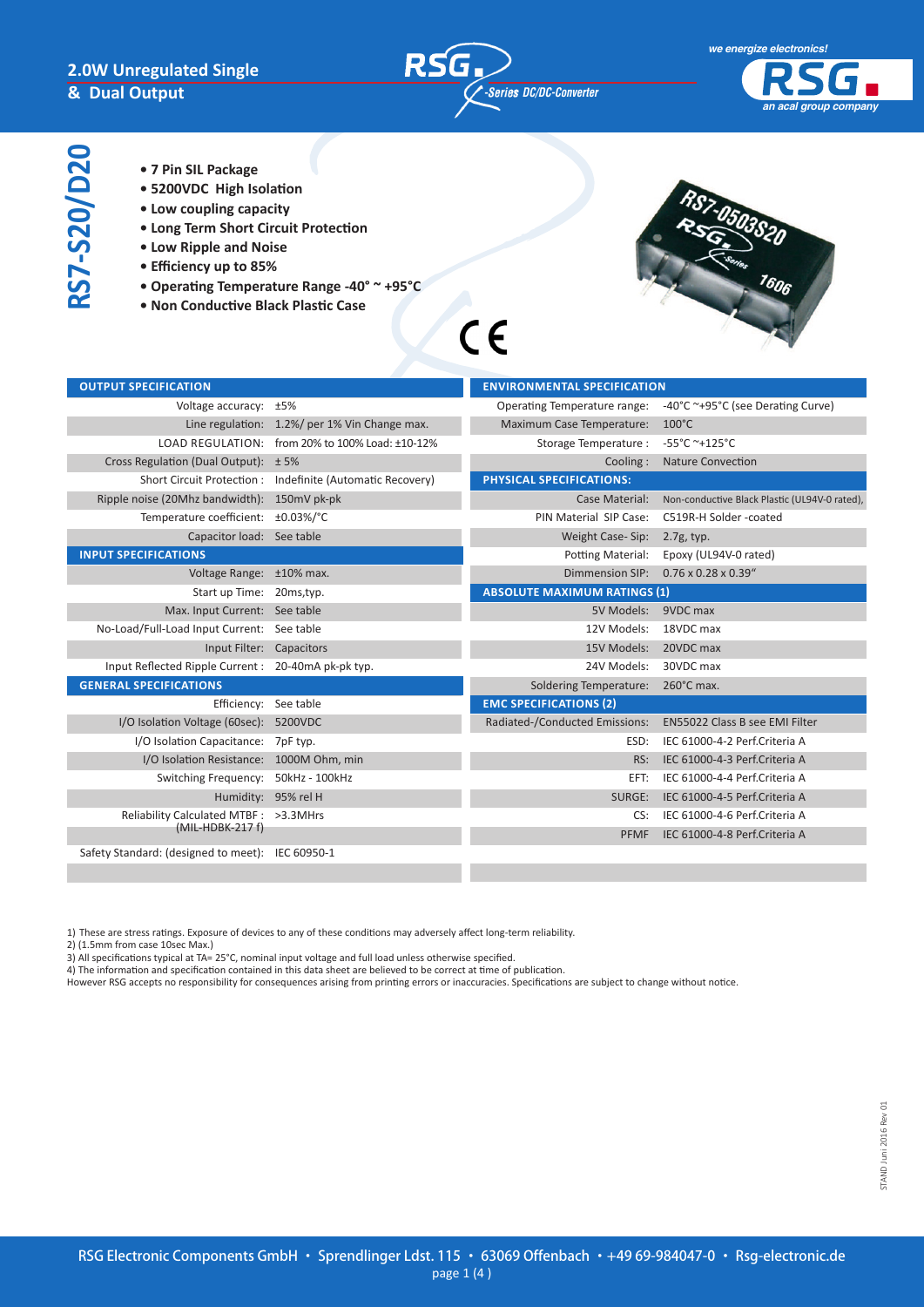# **RSG** *DC/DC-Converter*

**Isolation (kVDC)**



| 20                                        | <b>NUMBER STRUCTURE</b>             |                                                                      |                                                                                       |                                        |                       |
|-------------------------------------------|-------------------------------------|----------------------------------------------------------------------|---------------------------------------------------------------------------------------|----------------------------------------|-----------------------|
| $\bullet$<br>20<br><u>ທີ</u><br><b>29</b> | RS7<br>Name/Package<br>$RS7 = SIL7$ | XX<br>Input<br>$05 = 5.0V$<br>$12 = 12V$<br>$15 = 15V$<br>$24 = 24V$ | XX<br>Output<br>$03 = 3.3V$<br>$05 = 5.0V$<br>$09 = 9.0V$<br>$12 = 12V$<br>$15 = 15V$ | X<br><b>Type</b><br>S=Single<br>D=Dual | XX<br>Pow<br>$20 = 2$ |

 **Power (W) Code A X** internal



# MODEL SELECTION GUIDE

|                                | <b>INPUT</b>                     | <b>INPUT Current</b> |                  | <b>OUTPUT</b>  | <b>OUTPUT Current</b> | <b>EFFICIENCY</b> | Capacitor       |
|--------------------------------|----------------------------------|----------------------|------------------|----------------|-----------------------|-------------------|-----------------|
| <b>MODEL NUMBER</b>            | <b>Voltage Range</b>             | No-Load              | <b>Full Load</b> | Voltage        | <b>Full load</b>      | $@$ FL            | Load $@$ FL     |
|                                | (Vdc)                            | (mA, max)            | (mA, typ.)       | (Vdc)          | (mA)                  | $(\% , typ.)$     | $(\mu F, max.)$ |
| RS7-0503S20A5                  | $5(4.5 \times 5.5)$              | 40                   | 435              | 3.3            | 500                   | 76                | 10 00           |
| RS7-0505S20A5                  | $5(4.5 \times 5.5)$              | 40                   | 507              | $\overline{5}$ | 4 0 0                 | 79                | 470             |
| RS7-0509S20A5                  | $5(4.5 \times 5.5)$              | 40                   | 482              | 9              | 2 2 2                 | 83                | 470             |
| RS7-0512S20A5                  | $5(4.5 \times 5.5)$              | 40                   | 477              | 12             | 167                   | 84                | 220             |
| RS7-0515S20A5                  | $5(4.5 \times 5.5)$              | 40                   | 471              | 15             | 1 3 3                 | 85                | 220             |
| RS7-1203S20A5                  | $12$ (10.8 ~ 13.2)               | 30                   | 186              | 3.3            | 500                   | 74                | 10 00           |
| RS7-1205S20A5                  | $12$ (10.8 ~ 13.2)               | 30                   | 211              | 5              | 4 0 0                 | 79                | 470             |
| RS7-1209S20A5                  | $12$ (10.8 ~ 13.2)               | 30                   | 204              | $\overline{9}$ | 2 2 2                 | 82                | 470             |
| RS7-1212S20A5                  | $12$ (10.8 ~ 13.2)               | 30                   | 204              | 12             | 167                   | 82                | 220             |
| RS7-1215S20A5                  | $12$ (10.8 ~ 13.2)               | 30                   | 201              | 15             | 1 3 3                 | 83                | 220             |
| RS7-1503S20A5                  | $15$ (13.5 ~ 16.5)               | 25                   | 149              | 3.3            | 500                   | 74                | 10 00           |
| RS7-1505S20A5                  | $15$ (13.5 ~ 16.5)               | 25                   | 171              | 5              | 4 0 0                 | 78                | 470             |
| RS7-1509S20A5                  | $15(13.5 \sim 16.5)$             | 25                   | 165              | $\overline{9}$ | 2 2 2                 | 81                | 470             |
| RS7-1512S20A5                  | $15$ (13.5 ~ 16.5)               | 25                   | 163              | 12             | 167                   | 82                | 220             |
| RS7-1515S20A5                  | $15$ (13.5 ~ 16.5)               | 25                   | 161              | 15             | 1 3 3                 | 83                | 220             |
| RS7-2403S20A5                  | $24(21.6 \sim 26.4)$             | 20                   | 95               | 3.3            | 500                   | 73                | 10 00           |
| RS7-2405S20A5                  | $24(21.6 \sim 26.4)$             | 20                   | 107              | 5              | 4 0 0                 | 78                | 470             |
| RS7-2409S20A5                  | $24(21.6 \sim 26.4)$             | 20                   | 103              | 9              | 2 2 2                 | 81                | 470             |
| RS7-2412S20A5                  | $24(21.6 \sim 26.4)$             | 20                   | 103              | 12             | 167                   | 81                | 220             |
| RS7-2415S20A5                  | $24(21.6 \sim 26.4)$             | 20                   | 103              | 15             | 1 3 3                 | 81                | 220             |
| RS7-0505D20A5                  | $5(4.5 \times 5.5)$              | 40                   | 507              | ± 5            | ±200                  | 79                | ±220            |
| RS7-0509D20A5                  | $5(4.5 \times 5.5)$              | 40                   | 488              | ±9             | ±111                  | 82                | ±220            |
| RS7-0512D20A5                  | $5(4.5 \times 5.5)$              | 40                   | 482              | ± 12           | ±83.3                 | 83                | ±100            |
| RS7-0515D20A5                  | $5(4.5 \times 5.5)$              | 40                   | 477              | ± 15           | ±66.7                 | 84                | ±100            |
| RS7-051509D20A5                | $5(4.5 \times 5.5)$              | 40                   | 482              | $+1$ 5/- 9     | $+66.7/- 1111$        | 83                | +1 00 /-2 20    |
| RS7-1205D20A5                  | $12$ (10.8 ~ 13.2)               | 30                   | 211              | ± 5            | ±200                  | 79                | ±220            |
| RS7-1209D20A5                  | $12$ (10.8 ~ 13.2)               | 30                   | 206              | ± 9            | ±111                  | 81                | ±220            |
| RS7-1212D20A5                  | $12$ (10.8 ~ 13.2)               | 30                   | 201              | ± 12           | ±83.3                 | 83                | ±100            |
| RS7-1215D20A5                  | $12$ (10.8 ~ 13.2)               | 30                   | 201              | ± 15           | ±66.7                 | 83                | ±100            |
|                                | RS7-121509D20A5 12 (10.8 ~ 13.2) | 30                   | 209              | $+1$ 5/- 9     | $+66.7/- 1111$        | 80                | +1 00 /-2 20    |
| RS7-1505D20A5                  | $15$ (13.5 ~ 16.5)               | 25                   | 169              | ± 5            | ±200                  | 79                | ±220            |
| RS7-1509D20A5                  | $15$ (13.5 ~ 16.5)               | 25                   | 165              | ± 9            | ±111                  | 81                | ±220            |
| RS7-1512D20A5                  | $15$ (13.5 ~ 16.5)               | 25                   | 161              | ± 12           | ±83.3                 | 83                | ±100            |
| RS7-1515D20A5                  | $15(13.5 \sim 16.5)$             | 25                   | 163              | ± 15           | ±66.7                 | 82                | ±100            |
| RS7-151509D20A5 15 (13.5~16.5) |                                  | 25                   | 165              | $+1$ 5/- 9     | $+66.7/- 1111$        | 81                | +1 00 /-2 20    |
| RS7-2405D20A5                  | $24(21.6 \sim 26.4)$             | 20                   | 106              | ± 5            | ±200                  | 79                | ±220            |
| RS7-2409D20A5                  | $24(21.6 \sim 26.4)$             | 20                   | 105              | ± 9            | ±111                  | 80                | ±220            |
| RS7-2412D20A5                  | $24(21.6 \sim 26.4)$             | 20                   | 103              | ± 12           | ±83.3                 | 81                | ±100            |
| RS-2415D20A5                   | $24(21.6 \sim 26.4)$             | 20                   | 102              | ± 15           | ±66.7                 | 82                | ±100            |
|                                | RS7-241509D20A5 24 (21.6~26.4)   | 20                   | 105              | $+1$ 5/- 9     | $+66.7/- 1111$        | 80                | +1 00 /-2 20    |
|                                |                                  |                      |                  |                |                       |                   |                 |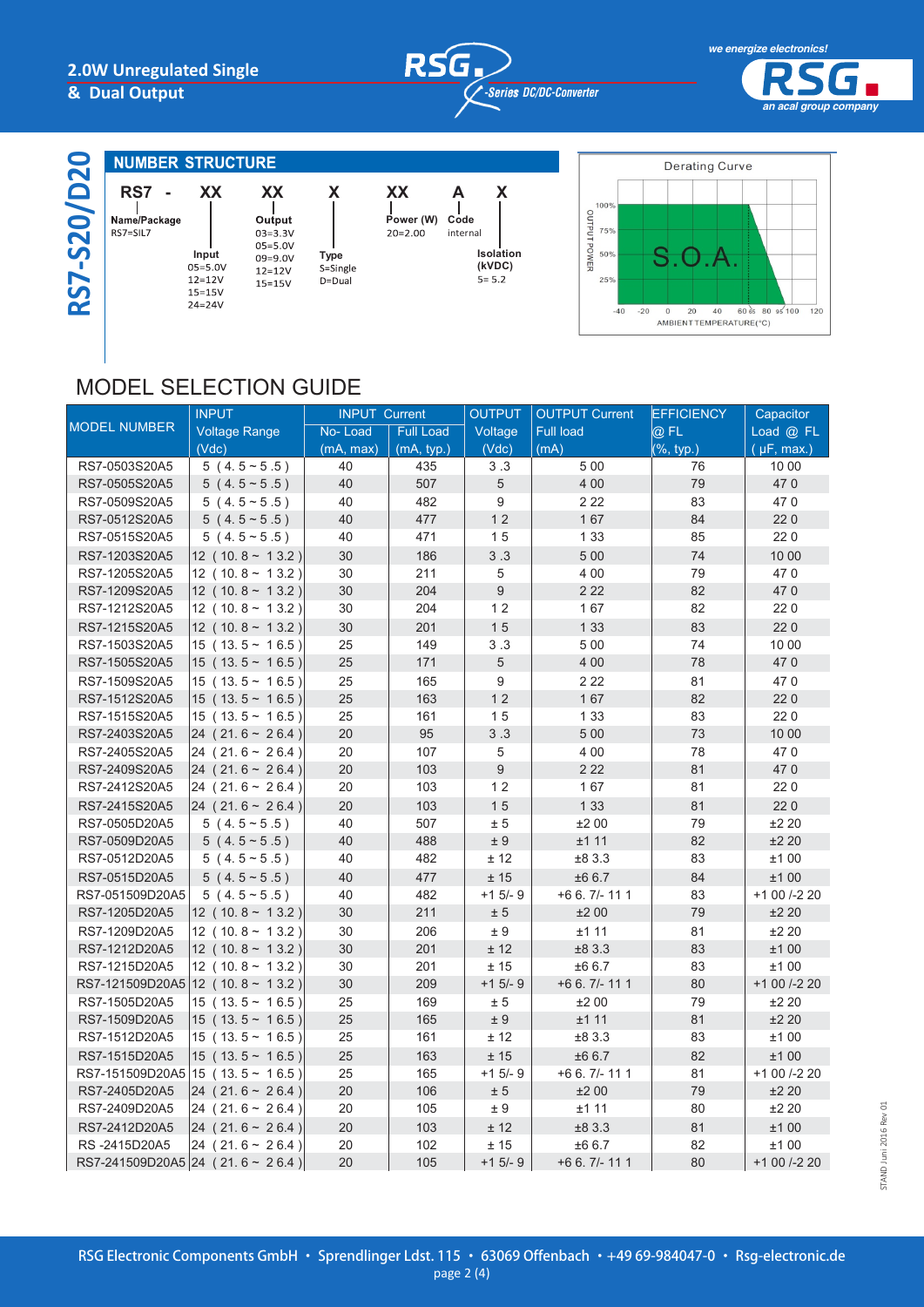**RS7-S20/D20**

**NOTE**



*we energize electronics! we energize electronics! an acal group company*

- $\bullet$  . One load, the other load, the other load, the other load, the output  $\bullet$ 1. One load is 25% to 100% load, the other load is 100% load, the output voltage variable rate is within ±5%.
- 2. Ripple/Noise measured with a 10µF electrolytic capacitor and 0.1µF ceramic capacitor.
- 3. Tested by minimal Vin and constant resistive load. 3. Tested by minimal Vin and constant resistive load.
- 4. Measured Input reflected ripple current with a simulated source inductance 4. Measured Input reflected ripple current with a simulated source inductance of 12µH And a source capacitor Cin(47µF, ESR<1.0© at 100kHz). of 12µH And a source capacitor Cin(47µF, ESR<1.0© at 100kHz).
- 5. "Nature Convection" is usually about 30-65 LFM but is not equal to 5. "Nature Convection" is usually about 30-65 LFM but is not equal to still air (0 LFM).
- 6. Exceeding the absolute ratings of the unit could cause damage. 6. Exceeding the absolute ratings of the unit could cause damage. It is not allowed for continuous operating. It is not allowed for continuous operating.
- 7. The VL2 series standard module meets EMI ClassB with external 7. The VL2 series standard module meets EMI ClassB with external components. For more detail information, please contact with Motien. components. For more detail information, please contact with Motien.
- 8. Input components (C1,D1) are used to help meet surge test requirement for 8. Input components (C1,D1) are used to help meet surgetest requirement for the module. C1 and D1 recommended nichicon UHEseries the module. C1 and D1 recommended nichicon UHEseries and Littelfuse SMDJ series. and Littelfuse SMDJ series.
- 9. Operation under no-load conditions will not damage these devices, 9. Operation under no-load conditions will not damage these devices, however they may not meet all listed specifications. however they may not meet all listed specifications.



#### **TEST CONFIGURATIONS TEST CONFIGURATIONS TEST CONFIGURATIONS**

## **Input Reflected Ripple Current Test Step Input Reflected Ripple Current Test Step**

Input reflected ripple current is measured through Input reflected ripple current is measured through a source inductor Lin(12µH) and a source capacitor a source inductor Lin(12µH) and a source capacitor Cin(47µF, ESR<1.0© at 100kHz) at nominal input and Cin(47µF, ESR<1.0© at 100kHz) at nominal input and full load.  $\mathbf{V}$ pi, Lor<br>..



#### **EFT & SURGE Filter**  $E \cap \alpha$  surver filter

Input components  $(C1, D1)$  are used to help meet surge test requirement for the module.



## **Output Ripple & Noise Measurement Test Output Ripple & Noise Measurement Test**

Use a 10µF electrolytic capacitor and 0.1µF ceramic Use a 10µF electrolytic capacitor and 0.1µF ceramic capacitor. ca ropri

The Scope measurement bandwidth is 0-20MHz. The Scope measurement bandwidth is 0-20MHz.



#### **EMI Filter** components (C<sub>1</sub>, C<sub>2</sub>, C<sub>2</sub>, C<sub>2</sub>, C<sub>2</sub>, C<sub>2</sub>, C<sub>2</sub>, C<sub>2</sub>, C<sub>2</sub>, C<sub>2</sub>, C<sub>2</sub>, C<sub>2</sub>, C<sub>2</sub>, C<sub>2</sub>, C<sub>2</sub>, C<sub>2</sub>, C<sub>2</sub>, C<sub>2</sub>, C<sub>2</sub>, C<sub>2</sub>, C<sub>2</sub>, C<sub>2</sub>, C<sub>2</sub>, C<sub>2</sub>, C<sub>2</sub>, C<sub>2</sub>, C<sub>2</sub>, C<sub>2</sub>, C<sub>2</sub>, C<sub>2</sub>, C<sub>2</sub>, C<sub>2</sub>, C<sub>2</sub>,

Input filter components (C1,C2,C3,L) are used to help meet conducted emissions requirement for the module. These components should be mounted as close as possible to the module; and all leads should be minimized to decrease radiated noise.



| C 1                                    | ۰2 | C3            |                    |
|----------------------------------------|----|---------------|--------------------|
| RS7-05XXXX 1206,4.7µF/16V              |    | x             | 6.8 <sub>µ</sub> H |
| RS7-12XXXX 1206,22µF/25V               |    | x             | 6.8 <sub>µ</sub> H |
| RS7-15XXXX 1206,22µF/25V               |    |               | 6.8 <sub>µ</sub> H |
| RS7-24XXXX 1210,10µF/35V 1210,10µF/35V |    | 1210,10µF/35V | 10 <sub>µ</sub> H  |